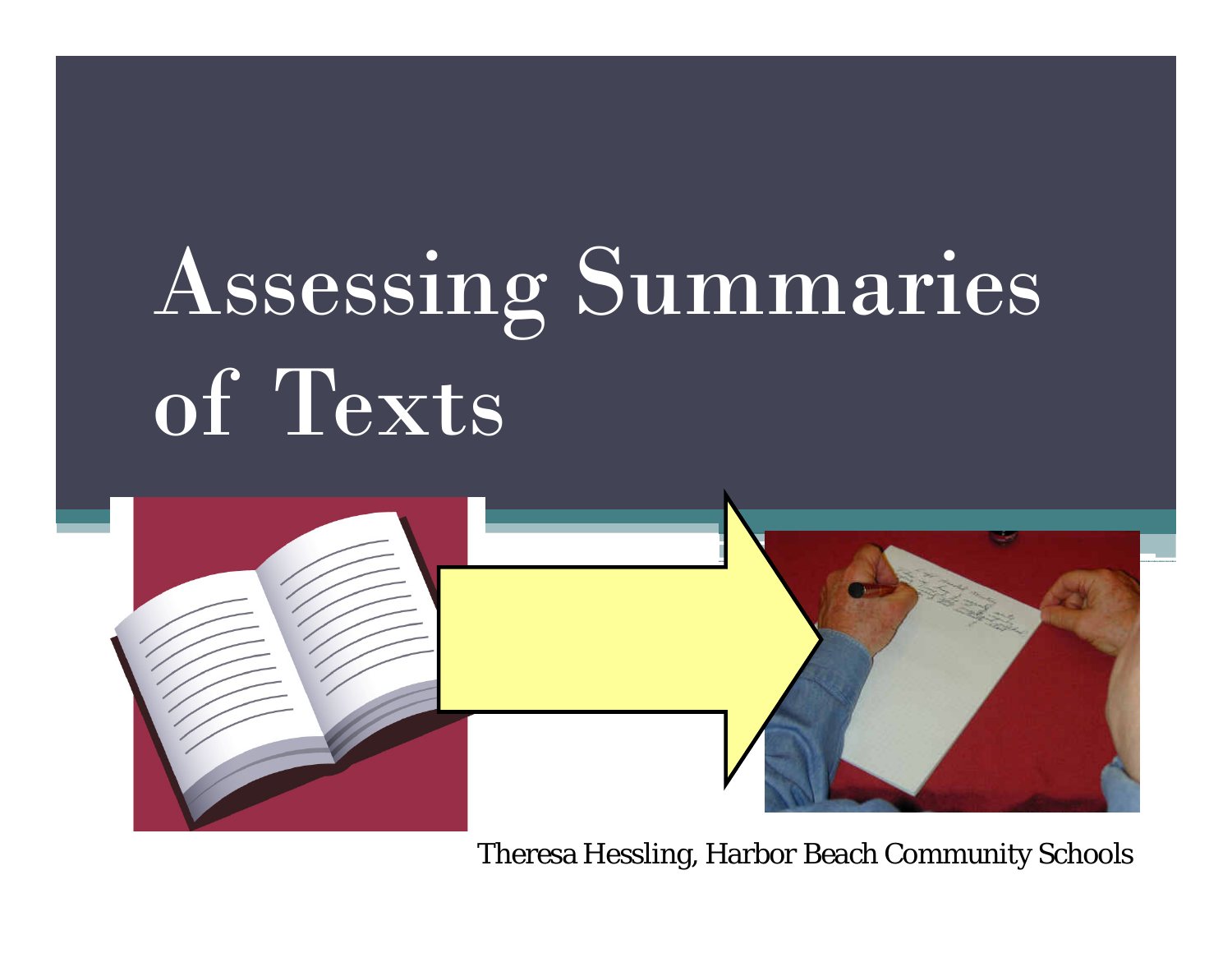Step Up to

*Writing*

#### *SUTW* Summary Scoring Guide Focus is the <u>same</u> as the Expository Scoring Guide

- Organization
- Content
- Style
- GMP (Grammar,
	- Mechanics, Presentation)



#### BIG DIFFERENCE:

#### NO REDS and NO CONCLUSION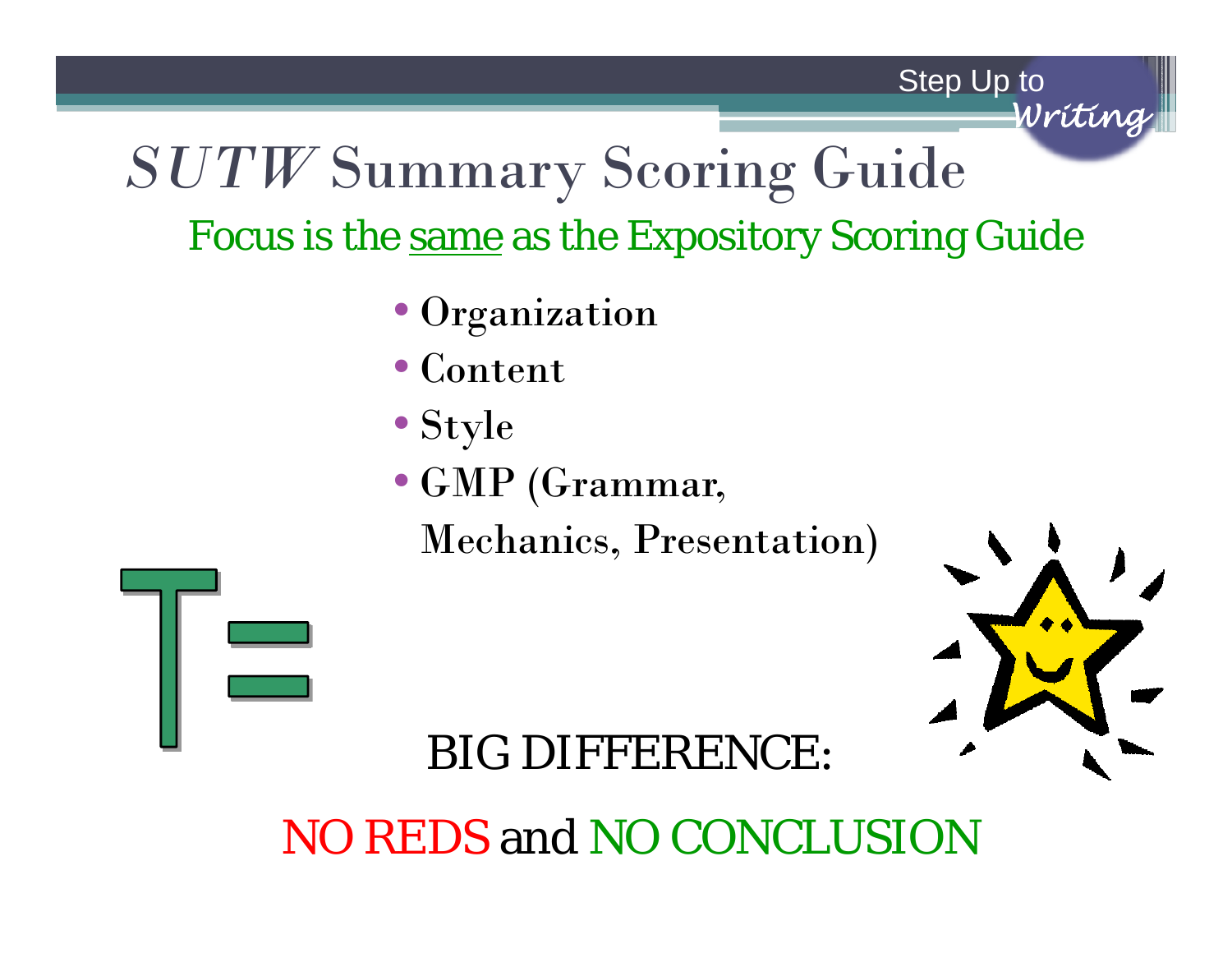Step Up to

Focus What does the Scoring Guide look like? Level of proficiency

|              | Below Basic (D)                                                                                                                          | Basic (C)                                                                                          | Proficient (B)                                                                                     | Advanced (A)                                                     | Score |
|--------------|------------------------------------------------------------------------------------------------------------------------------------------|----------------------------------------------------------------------------------------------------|----------------------------------------------------------------------------------------------------|------------------------------------------------------------------|-------|
|              | Little or no attempt a a plan                                                                                                            | Attempts a plan; plan sketchy                                                                      | Clear Plan                                                                                         | Thorough Flan with useful de <mark>sails</mark>                  |       |
|              | no summary topic sentence;<br>unclear topic sentence                                                                                     | attempts a summary topic<br>sentence                                                               | A clear topic sentence.<br>with title and summary<br>verb                                          | A Strong topic sentence; well<br>written with a definite purpose |       |
| Organization | No facts or random facts                                                                                                                 | Some facts; not well<br>organized                                                                  | Several facts; organized,<br>make serse                                                            | Several facts well organized to<br>make a point                  |       |
|              | No sequencing sentences do not<br>make serse                                                                                             | Some sequencing; sentences<br>need to be developed                                                 | Good sequencing<br>sentences connect to one<br>another                                             | Strong, logical sequencing                                       |       |
|              | Information is confusing or too<br>much unnecessary detail                                                                               | Information sometimes<br>repeated or unclear                                                       | All information is clear                                                                           | Quality & quantity of<br>information show obvious                |       |
| Content      |                                                                                                                                          |                                                                                                    | and relates to the topic<br>sentence                                                               | attempt to support thetopic.<br>sentence                         |       |
|              | Sentence have no clear<br>connection to the topic sentence                                                                               | some facts support the topic<br>sentence                                                           | facts sequenced and<br>explained well; clearly                                                     | Facts are sequenced and<br>presented quite well, with            |       |
|              |                                                                                                                                          |                                                                                                    | support the topic sentence                                                                         | confidence and skill                                             |       |
|              | Content shows little or no<br>comprehension of the text                                                                                  | content shows some<br>comprehension of the text                                                    | content shows<br>comprehension of text                                                             | Content shows in-depth<br>understanding of the text              |       |
| <b>Style</b> | Many fragments & /or nin-on<br>sentences; several short, choppy<br>sentences<br>repeated words or phrases; many<br>words use incorrectly | Mostly simple sentences or<br>sentences that begin the<br>same way<br>basic words and descriptions | Different sentences<br>structures; variety in the<br>familiar/ordinary wo<br>descriptive words use | A variety of simple, compound,<br>and complex<br>tences          |       |
|              | no clear purpose                                                                                                                         | fits the purpose but needs.<br>development                                                         | effectively<br>style, tone,<br>purpose                                                             | <b>Notice No</b><br><b>Reds!</b>                                 | and   |
|              | Many errors in CUPS; no sense                                                                                                            | Some errors CUPS; some                                                                             | Few emors:                                                                                         |                                                                  |       |
| e<br>Gr      | of paragraphing<br>shows lack of language skill                                                                                          | sense of paragraphing<br>some problems with larguage                                               | accurate paras<br>correct use of languag                                                           | use of language                                                  |       |
|              | not readable                                                                                                                             | not neat; still readable                                                                           | neat readable                                                                                      | exceptionally neat                                               |       |
|              |                                                                                                                                          |                                                                                                    |                                                                                                    | <b>Total Score</b>                                               |       |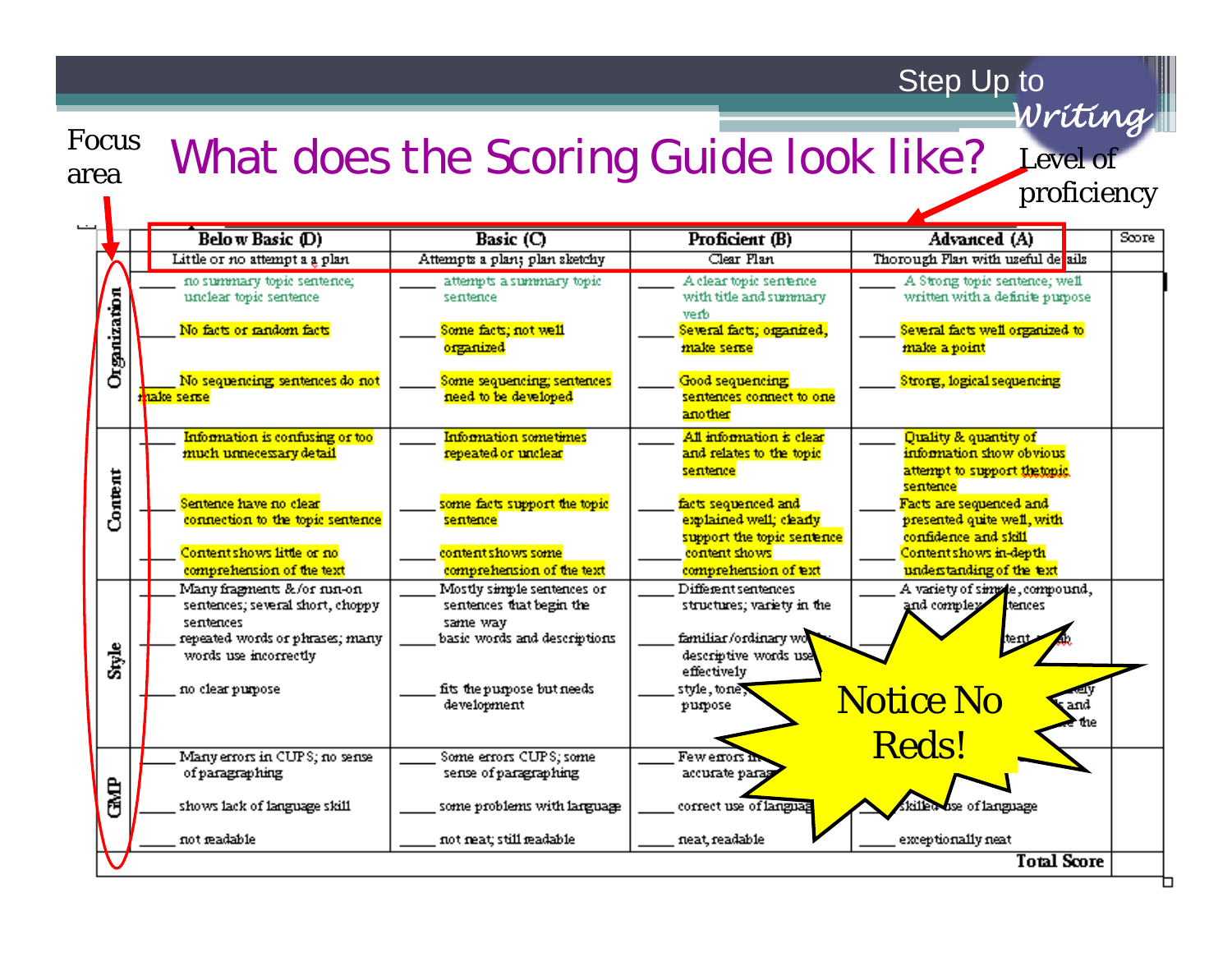#### Let's Practice

- Look at the student sample provided.
- Look at the rubric that you have been given.
- Score the student using the scoring guide.

|              | <b>Below Basic (D)</b>            | <b>Basic (C)</b>                                    | Proficient (B)                               | Advanced (A)                                       | Score |
|--------------|-----------------------------------|-----------------------------------------------------|----------------------------------------------|----------------------------------------------------|-------|
|              | Little or no attempt a a plan     | Attempts a plan; plan sketchy                       | <b>Clear Plan</b>                            | Thorough Plan with useful details                  |       |
|              | Topic Sentence is absent or       | Attempts a topic sentence                           | Topic Sentence clearly fits                  | Strong topic sentence clearly fits                 |       |
|              | unclear                           |                                                     | topic                                        | the topic                                          |       |
| Organization | Facts are undear                  | Facts are clear                                     | <b>Accurate</b> facts                        | Facts are shared with confidence                   |       |
|              |                                   |                                                     |                                              | and emphasis                                       |       |
|              | No or incorrect transitions       | Transitions are not used<br>effectively             | Transitions fit the pumose                   | Transitions smoothly connect all<br>ideas          |       |
|              | No examples/explanations to       | Few/Weak examples/                                  | Some good examples &                         | Many examples; significant                         |       |
|              | support the topic                 | explanations to support the                         | clear explanations to                        | evidence to support the topic                      |       |
|              |                                   | topic                                               | support the topic                            |                                                    |       |
|              | No or inappropriate conclusion    | Weak conclusion                                     | Solid conclusion restates                    | Strong conclusion addresses the                    |       |
|              |                                   |                                                     | topic sentence                               | topic in a new way                                 |       |
|              | Not enough information;           | Repeated information or it                          | All information relates to                   | Quality and quantity of                            |       |
|              | unclear information.              | wanders from the topic                              | the prompt/topic                             | information educates the reader                    |       |
| Content      |                                   |                                                     |                                              |                                                    |       |
|              | Inaccurate, confusing, or omitted | Incomplete examples; need<br>further clarification. | Examples/explanations<br>help reader clearly | highly accurate and,                               |       |
|              | examples                          |                                                     | understand the topic                         | explanations, interesting<br>examples and evidence |       |
|              | No dear connection to prompt/     | Accurate response, but topic                        | Cleady addresses the                         |                                                    |       |
|              | topic                             | is not developed enough                             | prompt/topic                                 | Fully develops a prompt or topic                   |       |
|              | Many fragments & /or run-on       | Mostly simple sentences or                          | Different sentences                          | A variety of simple, compound,                     |       |
|              | sentences; several short, choppy  | sentences that begin the                            | structures; variety in the                   | and complex sentences                              |       |
|              | sentences                         | same way                                            |                                              |                                                    |       |
|              |                                   | basic words and descriptions                        | familiar/ordinary words;                     | rich words & contentvocab                          |       |
| Style        | repeated words or phrases; many   |                                                     | descriptive words use                        | enzaze reader                                      |       |
|              | words use incorrectly             |                                                     | effectively                                  |                                                    |       |
|              |                                   | fits the purpose butneeds                           | style, tone, and voice fit                   | style, tone, and voice accurately                  |       |
|              |                                   | development                                         | purpose                                      | fit purpose, specific words and                    |       |
|              | no clear purpose                  |                                                     |                                              | sentence structures enhance the<br>szo crurc       |       |
|              | Many errors in CUPS; no sense     | Some errors CUPS; some                              | Few errors in CUPS:                          | Minimal errors in CUPS                             |       |
|              | of paragraphing                   | sense of paragraphing                               | accurate paragraphing                        |                                                    |       |
|              |                                   |                                                     |                                              |                                                    |       |
| GMP          | shows lack of language skill      | some problems with language                         | correctuse of language                       | skilled use of language                            |       |
|              |                                   |                                                     |                                              |                                                    |       |
|              | notreadable                       | not neat; still readable                            | neat, readable                               | exceptionally neat                                 |       |
|              |                                   |                                                     |                                              | Total Smre                                         |       |

Step Up to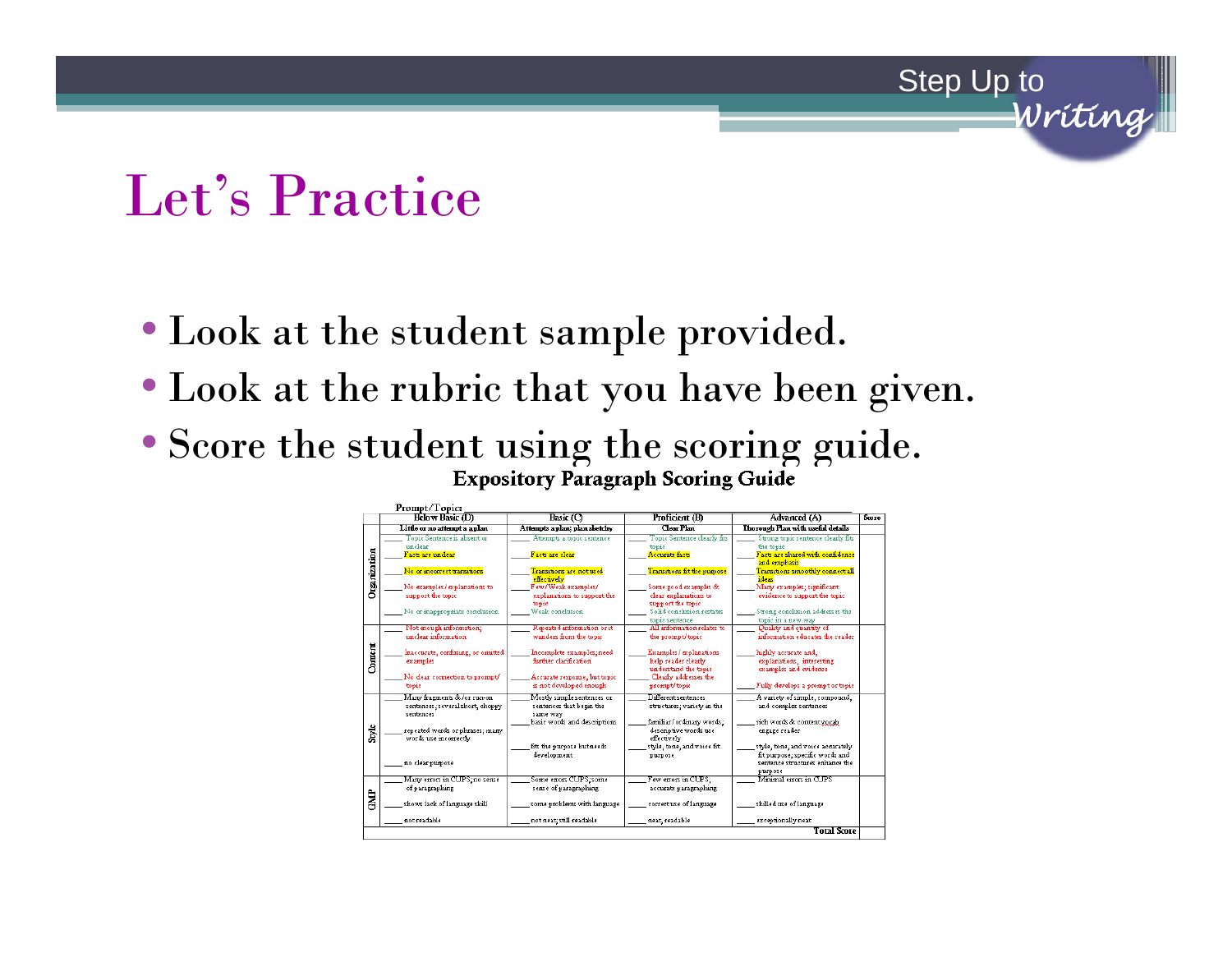*Writing* Break Down the Prompt

## Read the  $2\frac{1}{2}$ -page description of the Pharaohs of Egypt. Write a good summary of this section of the textbook.

Step Up to

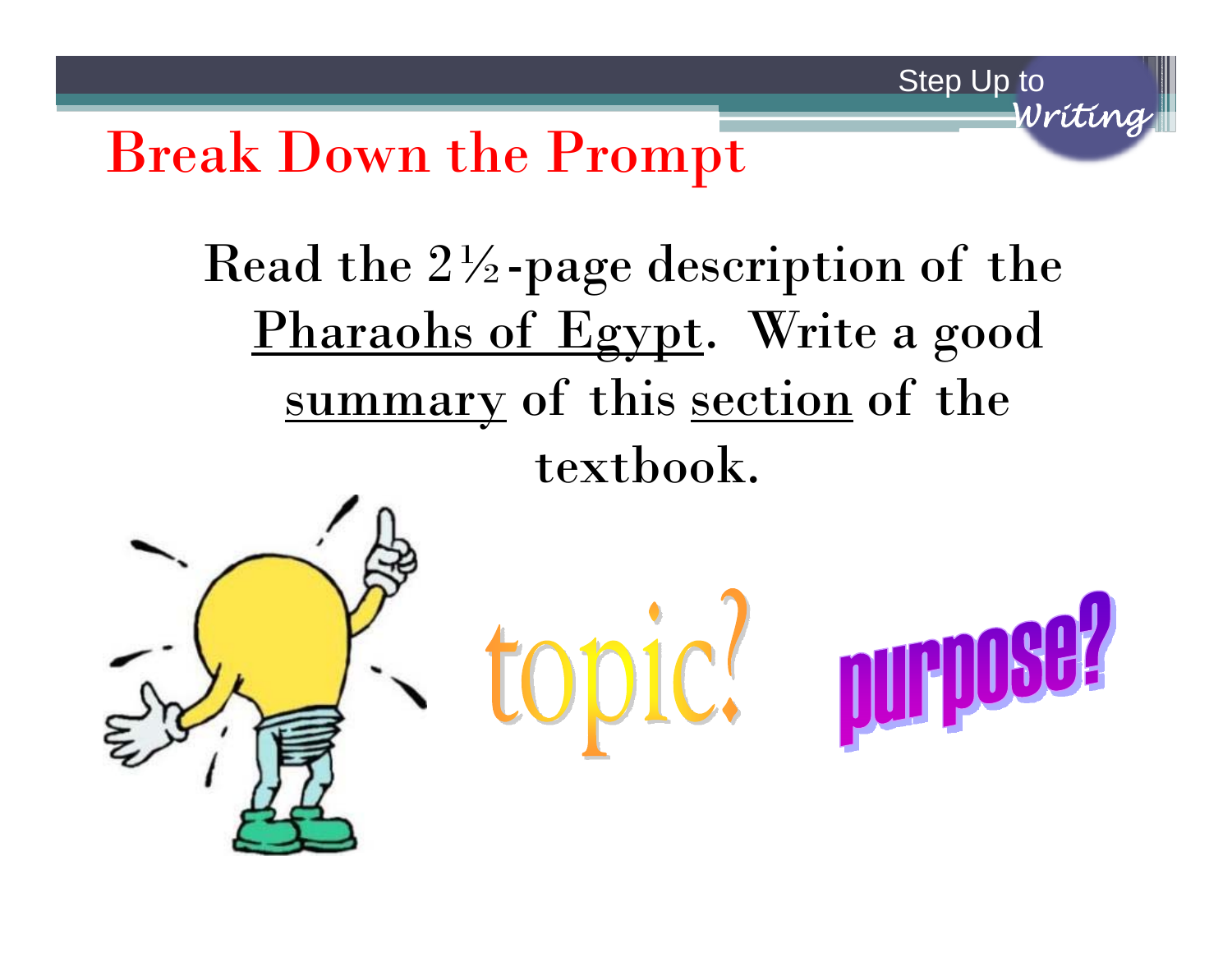The section of the book called "The Pharaohs" describes the lives of these important leaders in ancient Egypt. Pharaohs were kings who were treated like gods. Some Egyptians kissed the ground that the pharaoh walked on. As rulers the pharaohs received gifts. Sometimes these gifts, often gold, came from other rulers who feared the pharaoh. Scribes wrote down everything that the pharaohs did. The writings were put into the pharaohs' tombs. Celebrations were held in royal court, the home of the pharaoh. Celebrations included songs, stories, and games. To honor the gods, pharaohs built temples and put priests in charge of them. Many were built on the Nile River. Most temples had columns with carvings an painted decorations. Even today, tourists can visit the remains of the tombs and temples in Egypt.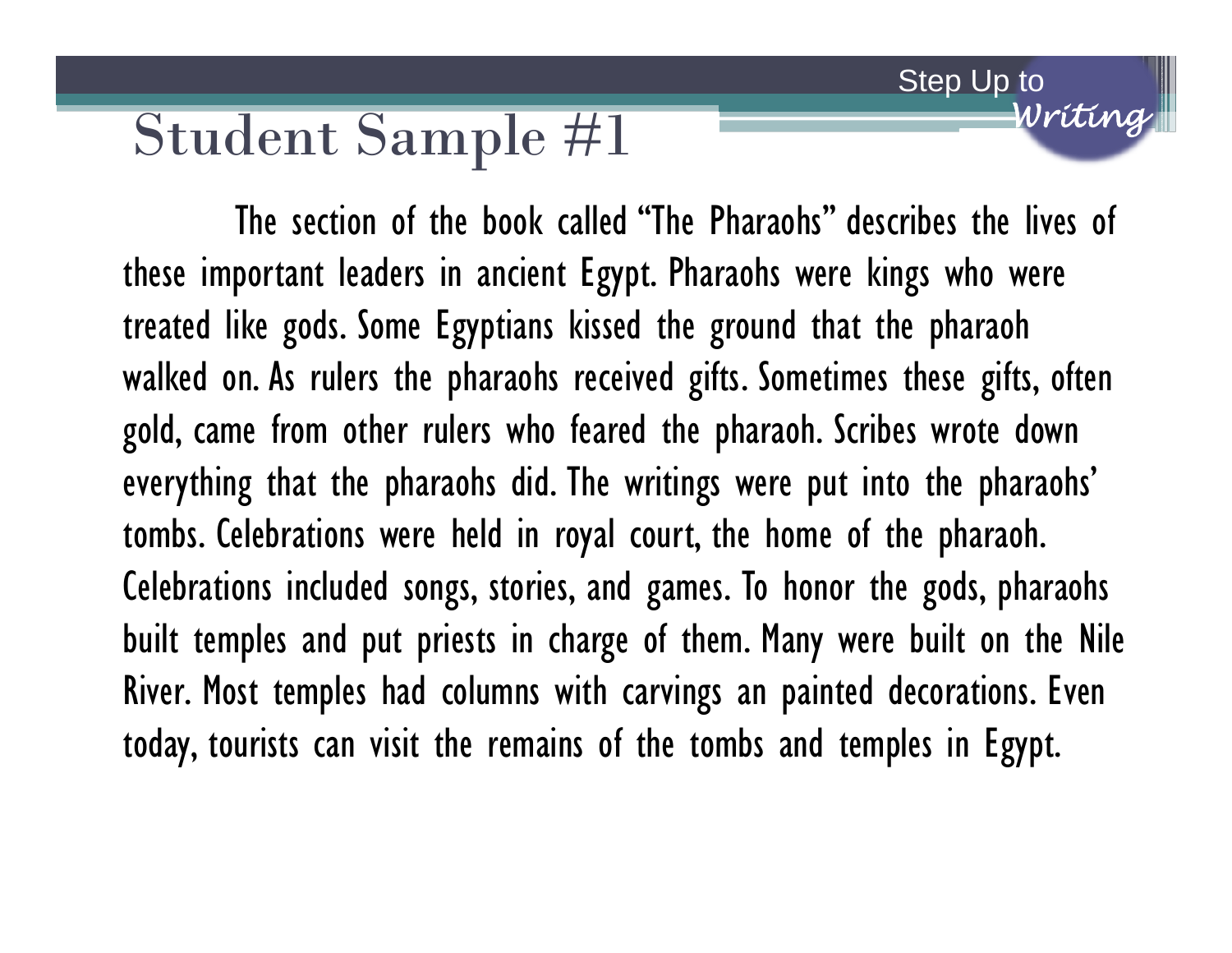# Assessing Sample #1

|                  | Below Basic (D)                                                                                                                          | Basic (C)                                                                                          | Proficient (B)                                                                                         | Advanced (A)                                                                                                             | S <sub>0</sub> |
|------------------|------------------------------------------------------------------------------------------------------------------------------------------|----------------------------------------------------------------------------------------------------|--------------------------------------------------------------------------------------------------------|--------------------------------------------------------------------------------------------------------------------------|----------------|
|                  | Little or no attempt a a plan                                                                                                            | Attempts a plan; plan sketchy                                                                      | Clear Flan                                                                                             | Thorough Flan with useful details                                                                                        |                |
|                  | no summary topic sentence;<br>unclear topic sentence.                                                                                    | attempts a summary topic.<br>sentence                                                              | A clear topic sentence.<br>with title and summary<br>verb                                              | A Strong topic sentence; well<br>$\rightarrow$<br>written with a definite purpose                                        |                |
| Organization     | No facts or random facts                                                                                                                 | Some facts; not well<br>organized                                                                  | Several facts; organized,<br>make serse                                                                | Several facts well organized to<br>make a point                                                                          | A              |
|                  | No sequencing sentences do not<br>make sense                                                                                             | Some sequencing; sentences<br>need to be developed                                                 | Good sequencing<br>sentences connect to one<br>another                                                 | Strong, logical sequencing                                                                                               |                |
|                  | Information is confusing or too<br>much unnecessary detail                                                                               | Information sometimes<br>repeated or unclear                                                       | All information is clear<br>and relates to the topic<br>sentence                                       | Quality & quantity of<br>$\overline{\mathbf{v}}$<br>information show obvious<br>attempt to support thetopic.<br>sentence |                |
| Content          | Sentence have no clear<br>connection to the topic sentence<br>Content shows little or no                                                 | some facts support the topic<br>sentence<br>content shows some                                     | facts sequenced and<br>explained well; clearly<br>support the topic sentence<br>content shows          | Facts are sequenced and<br>presented quite well, with<br>confidence and skill<br>Content shows <del>i</del> n-depth      |                |
|                  | comprehension of the text                                                                                                                | comprehension of the text                                                                          | comprehension of text                                                                                  | understanding of the text                                                                                                |                |
| Style            | Many fragments & /or nin-on<br>sentences; several short, choppy<br>sentences<br>repeated words or phrases; many<br>words use incorrectly | Mostly simple sentences or<br>sentences that begin the<br>same way<br>basic words and descriptions | Different sentences<br>structures; variety in the<br>familiar/ordinary words;<br>descriptive words use | A variety of simple, compound,<br>$\rightarrow$<br>and complex sentences<br>rich words & content magab.<br>engage reader | A              |
|                  | no clear purpose                                                                                                                         | fits the purpose but needs.<br>development                                                         | effectively<br>style, tone, and voice fit<br>purpose                                                   | style, tone, and voice accurately<br>fit purpose; specific words and<br>sentence structures enhance the<br>purpose       |                |
|                  | Many errors in CUPS; no sense                                                                                                            | Some errors CUPS; some                                                                             | Fewerors in CUPS;                                                                                      | Minimal errors in CUPS                                                                                                   |                |
| CMP <sub>O</sub> | of paragraphing<br>shows lack of language skill                                                                                          | sense of paragraphing<br>some problems with larguage                                               | accurate paragraphing<br>correct use of language                                                       | skilled use of language                                                                                                  |                |
|                  | not readable                                                                                                                             | not neat; still readable                                                                           | neat, readable                                                                                         | exceptionally neat                                                                                                       |                |
|                  |                                                                                                                                          |                                                                                                    |                                                                                                        | <b>Total Score</b>                                                                                                       |                |

A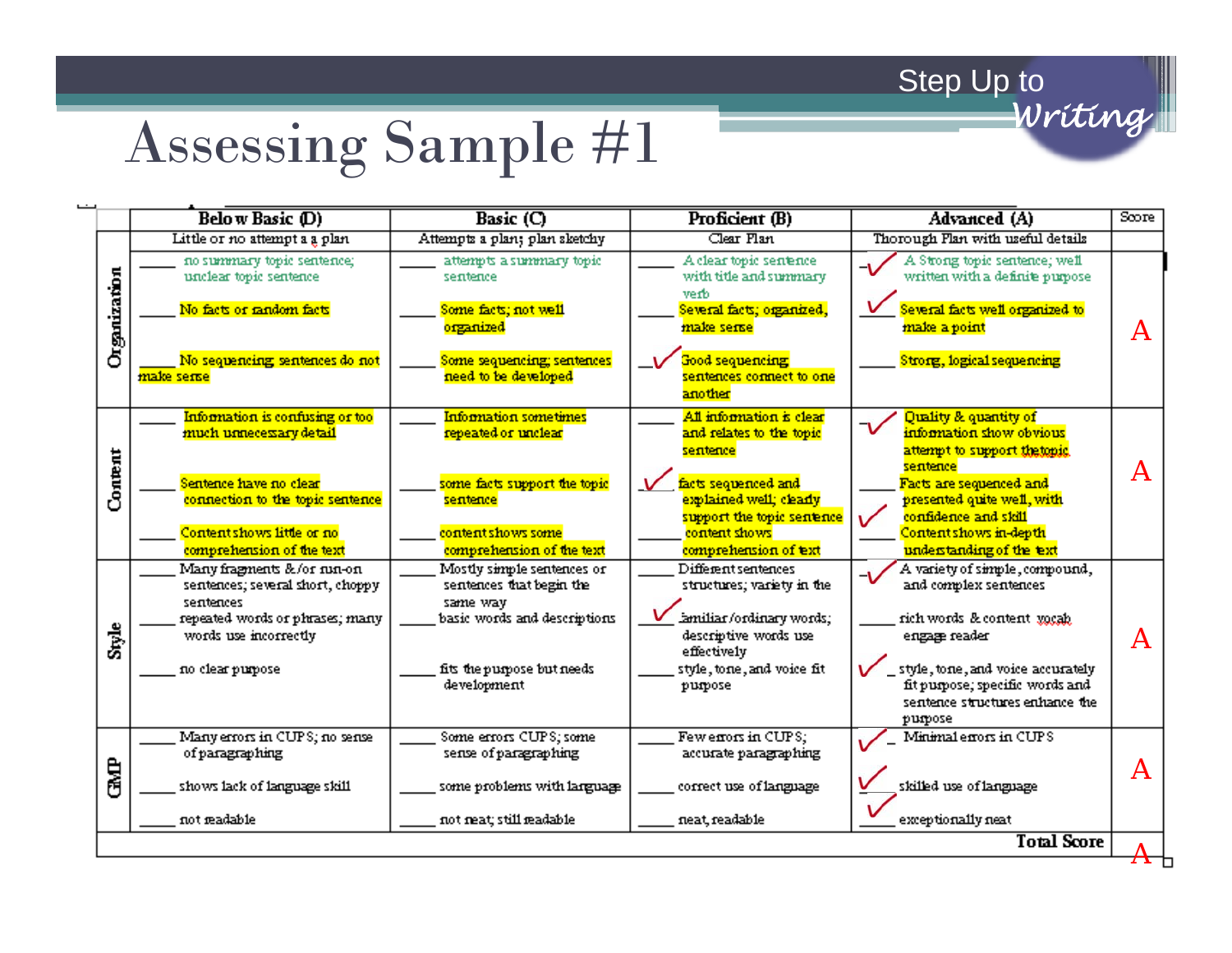The Eqyptians had a Pharoah for a king. This Pharaoh was believed to be a God Some believed that he could even control weather. Pharoahs had scribes who write things down. At parties their were singers, dancers, and musicians. One of the few Queens was Hatshupant and she ruled for about 20 years. The pharaohs had many temples were at Karnak. They were began almost 3,500 years ago and pillars rise to about 70 ft. Priests had to be clean and could not eat pigs.

Step Up to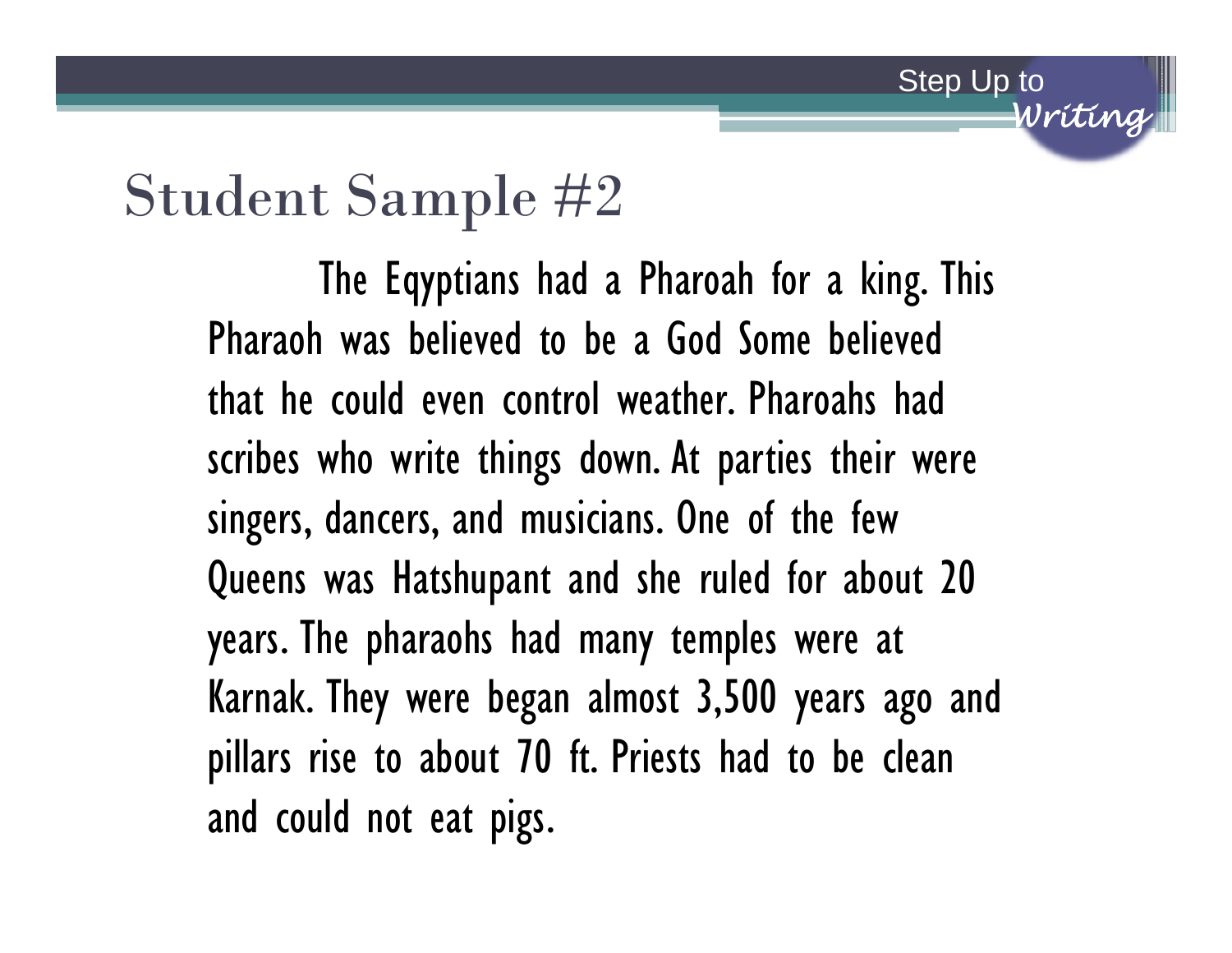# Assessing Sample #2

|              | Below Basic (D)                                                                                                                                              | Basic (C)                                                                                                                                       | Proficient (B)                                                                                                                                                 | Advanced (A)                                                                                                                                                                    | <b>Score</b> |
|--------------|--------------------------------------------------------------------------------------------------------------------------------------------------------------|-------------------------------------------------------------------------------------------------------------------------------------------------|----------------------------------------------------------------------------------------------------------------------------------------------------------------|---------------------------------------------------------------------------------------------------------------------------------------------------------------------------------|--------------|
|              | Little or no attempt a a plan                                                                                                                                | Attempts a plan; plan sketchy                                                                                                                   | Clear Flan                                                                                                                                                     | Thorough Flan with useful details                                                                                                                                               |              |
|              | no summary topic sentence;<br>unclear topic sentence.                                                                                                        | attempts a summary topic<br>sentence                                                                                                            | A clear topic sentence<br>with title and summary<br>verb                                                                                                       | A Strong topic sentence; well<br>written with a definite purpose                                                                                                                |              |
| Organization | No facts or random facts                                                                                                                                     | Some facts; not well<br>organized                                                                                                               | Several facts; organized,<br>make serse                                                                                                                        | Several facts well organized to<br>make a point                                                                                                                                 | C+           |
|              | No sequencing sentences do not<br>make serse                                                                                                                 | Some sequencing; sentences<br>need to be developed                                                                                              | Good sequencing<br>sentences connect to one<br>another                                                                                                         | Strong, logical sequencing                                                                                                                                                      |              |
|              | Information is confusing or too<br>much unnecessary detail                                                                                                   | Information sometimes<br>repeated or unclear                                                                                                    | All information is clear<br>and relates to the topic<br>sentence                                                                                               | Quality & quantity of<br>information show obvious<br>attempt to support thetopic.<br>sentence                                                                                   |              |
| Content      | Sentence have no clear<br>connection to the topic sentence<br>Content shows little or no<br>comprehension of the text                                        | some facts support the topic<br>sentence<br>content shows some<br>comprehension of the text                                                     | facts sequenced and<br>explained well; cleady<br>support the topic sentence<br>content shows<br>comprehension of text                                          | Facts are sequenced and<br>presented quite well, with<br>confidence and skill<br>Content shows in-depth<br>understanding of the text                                            |              |
| Style        | Many fragments & /or nin-on<br>sentences; several short, choppy<br>sentences<br>repeated words or phrases; many<br>words use incorrectly<br>no clear purpose | Mostly simple sentences or<br>sentences that begin the<br>same way<br>basic words and descriptions<br>fits the purpose but needs<br>development | Different sentences<br>structures; variety in the<br>familiar/ordinary words;<br>descriptive words use<br>effectively<br>style, tone, and voice fit<br>purpose | A variety of simple, compound,<br>and complex sentences<br>rich words & content magab.<br>engage reader<br>style, tone, and voice accurately<br>fit purpose; specific words and |              |
|              |                                                                                                                                                              |                                                                                                                                                 |                                                                                                                                                                | sentence structures enhance the<br>purpose                                                                                                                                      |              |
| e<br>Gr      | Many errors in CUPS; no sense<br>of paragraphing                                                                                                             | Some errors CUPS; some<br>sense of paragraphing                                                                                                 | Few errors in CUPS;<br>accurate paragraphing                                                                                                                   | Minimal errors in CUPS                                                                                                                                                          |              |
|              | shows lack of language skill<br>not readable                                                                                                                 | some problems with larguage<br>not neat; still readable                                                                                         | correct use of language<br>neat, readable                                                                                                                      | skilled use of language<br>exceptionally neat                                                                                                                                   |              |
|              |                                                                                                                                                              |                                                                                                                                                 |                                                                                                                                                                | <b>Total Score</b>                                                                                                                                                              |              |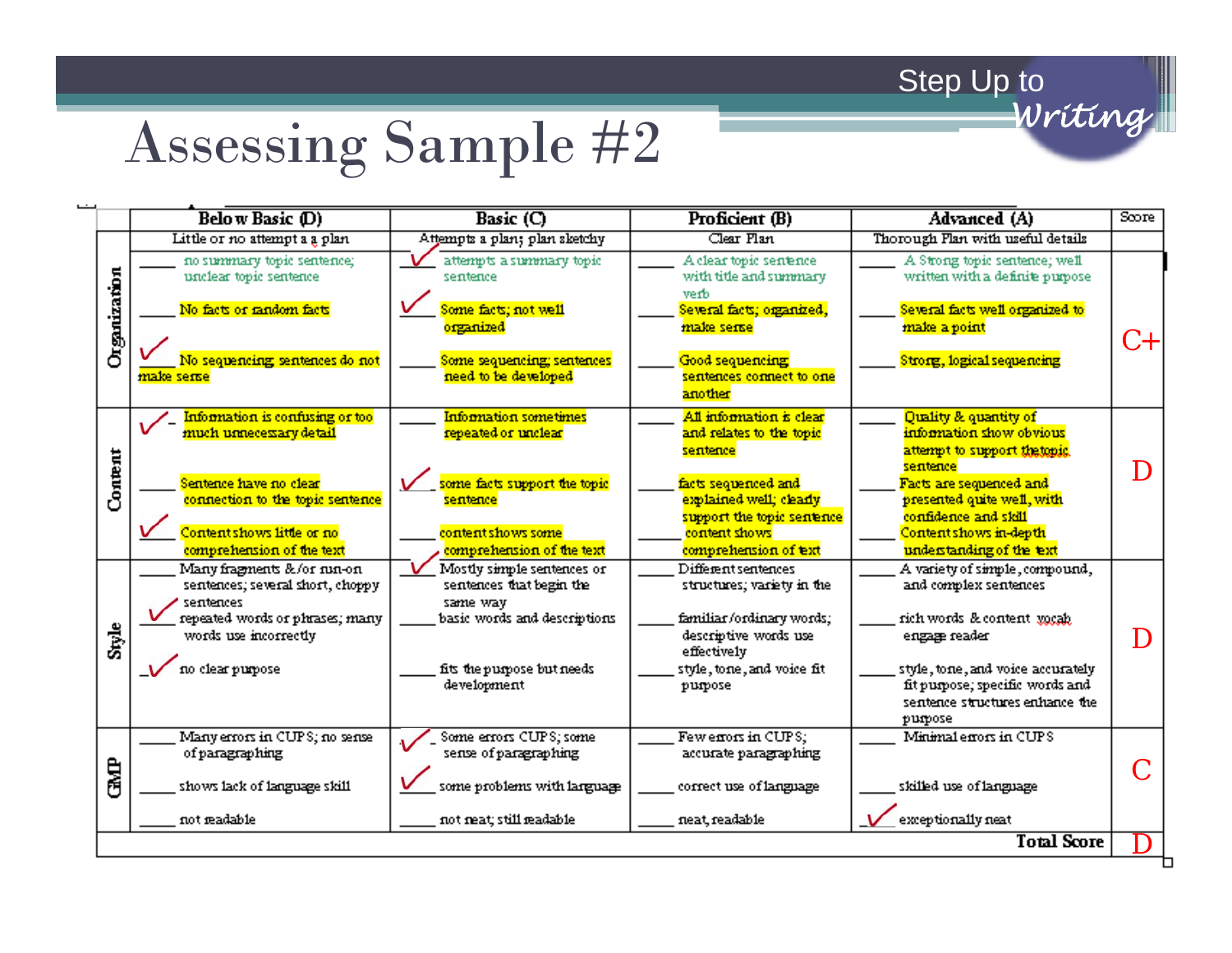This section explained the Egyptian life. The way it was and the way it is. It explained how other powerful leaders form other countries were afraid of egyptian Pharaohs. They often sent gift of many things. It also told how the pharaohs had scribes that wrote down everything they said or did. Which were later put o n their tombs or grave. There were explanations about the celebrations that went on at royal court. Of the music and the games The temples in the article were made for worship of the gods. These temples were watched over by priests. Most temples were built along the Nile facing the sun rise for they thought the sunrise was the beginning of life. Tourists often visit the temple of karnak with the largest columns and most beautiful carvings and paintings. With over 100 statues.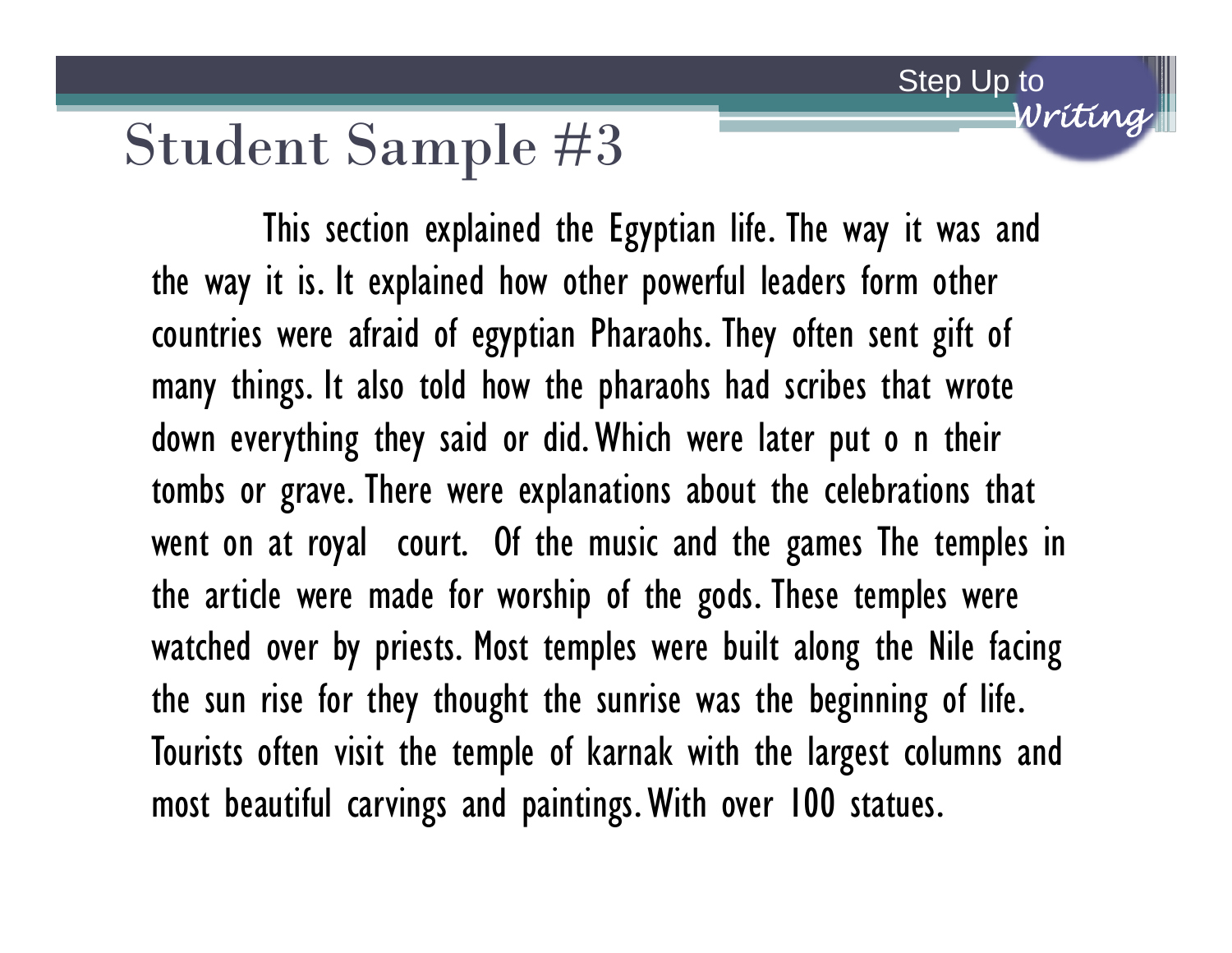# Assessing Sample #3

|              | Below Basic (D)                                                                                                 | Basic (C)                                                                                          | Proficient (B)                                                                | Advanced (A)                                                                                                       | <b>Score</b> |
|--------------|-----------------------------------------------------------------------------------------------------------------|----------------------------------------------------------------------------------------------------|-------------------------------------------------------------------------------|--------------------------------------------------------------------------------------------------------------------|--------------|
|              | Little or no attempt a a plan                                                                                   | Attempts a plan; plan sketchy                                                                      | Clear Flan                                                                    | Thorough Flan with useful details                                                                                  |              |
|              | no summary topic sentence;<br>unclear topic sentence.                                                           | attempts a summary topic<br>sentence                                                               | A clear topic sentence<br>with title and summary<br>verb                      | A Strong topic sentence; well<br>written with a definite purpose                                                   |              |
| Organization | No facts or random facts                                                                                        | Some facts; not well<br>organized                                                                  | Several facts; organized,<br>make serse                                       | Several facts well organized to<br>make a point                                                                    |              |
|              | No sequencing sentences do not<br>make serse.                                                                   | Some sequencing; sentences<br>need to be developed                                                 | Good sequencing<br>sentences connect to one<br>another                        | Strong, logical sequencing                                                                                         |              |
|              | Information is confusing or too<br>much unnecesary detail                                                       | Information sometimes<br>repeated or unclear                                                       | All information is clear<br>and relates to the topic<br>sentence              | Quality & quantity of<br>information show obvious<br>attempt to support thetopic.<br>sentence                      |              |
| Content      | Sentence have no clear<br>connection to the topic sentence                                                      | some facts support the topic<br>sentence                                                           | facts sequenced and<br>explained well; cleady<br>support the topic sentence   | Facts are sequenced and<br>presented quite well, with<br>confidence and skill                                      |              |
|              | Content shows little or no<br>comprehension of the text                                                         | content shows some<br>comprehension of the text                                                    | content shows<br>comprehension of text                                        | Content shows in-depth<br>understanding of the text                                                                |              |
|              | Many fragments & /or nin-on<br>sentences; several short, choppy<br>sentences<br>repeated words or phrases; many | Mostly simple sentences or<br>sentences that begin the<br>same way<br>basic words and descriptions | Different sentences<br>structures; variety in the<br>familiar/ordinary words; | A variety of simple, compound,<br>and complex sentences<br>rich words & content macab.                             |              |
| Style        | words use incorrectly                                                                                           |                                                                                                    | descriptive words use<br>effectively                                          | engage reader                                                                                                      |              |
|              | no clear purpose                                                                                                | fits the purpose but needs.<br>development                                                         | style, tone, and voice fit<br>purpose                                         | style, tone, and voice accurately<br>fit purpose; specific words and<br>sentence structures enhance the<br>purpose |              |
|              | Many errors in CUPS; no sense<br>of paragraphing                                                                | Some errors CUPS; some<br>sense of paragraphing                                                    | Fewerors in CUPS;<br>accurate paragraphing                                    | Minimal errors in CUPS                                                                                             |              |
| e<br>G       | shows lack of language skill                                                                                    | some problems with larguage                                                                        | correct use of language                                                       | skilled use of language                                                                                            |              |
|              | not readable                                                                                                    | not neat; still readable                                                                           | neat, readable                                                                | exceptionally neat                                                                                                 |              |
|              |                                                                                                                 |                                                                                                    |                                                                               | <b>Total Score</b>                                                                                                 |              |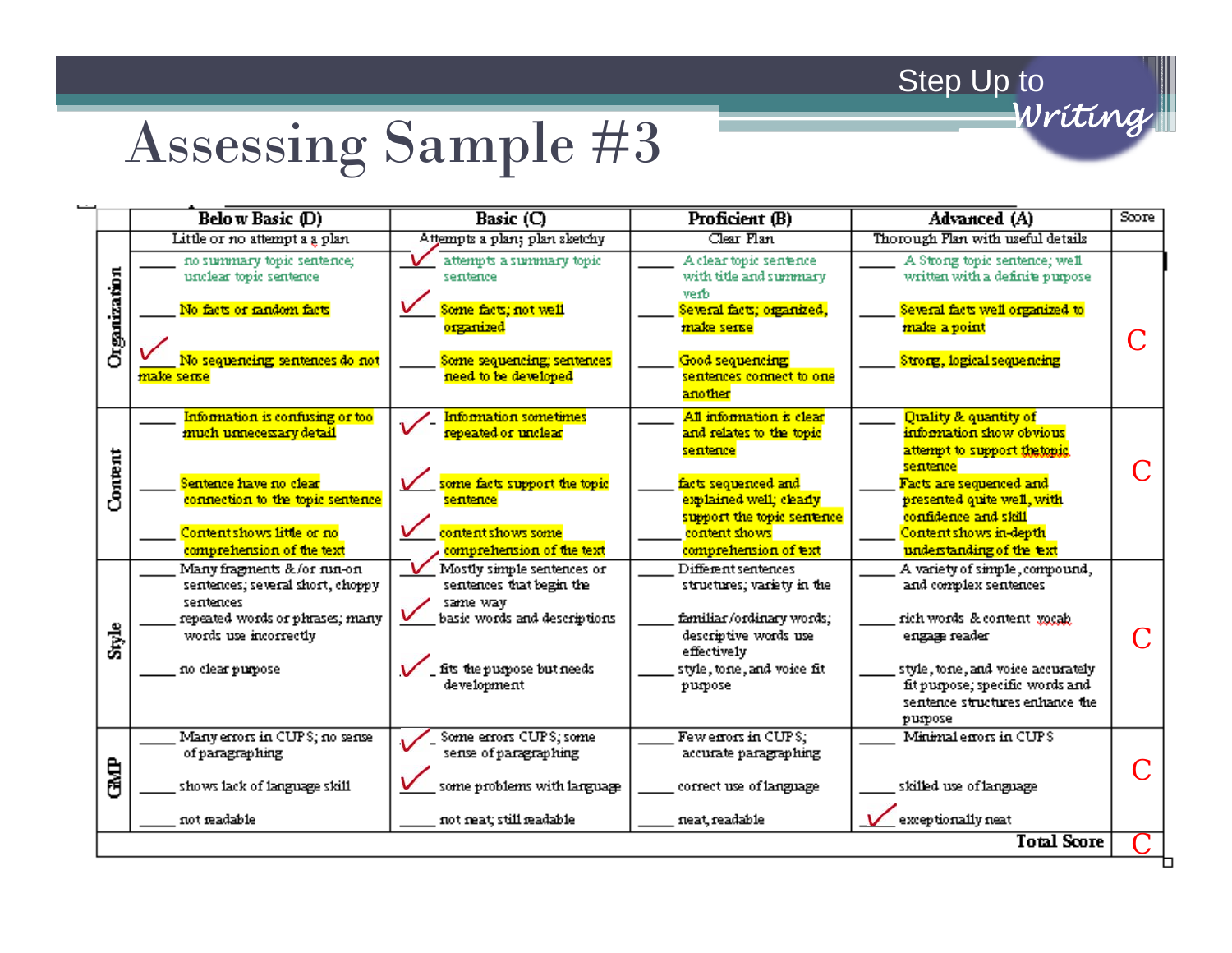The article "The Pharaohs" describes the luxuries and responsibilities of the pharaohs. The Pharaoh was considered the most powerful person in Egypt. In fact he was considered a god. Pharaohs were very wealthy. They would receive gifts of gold because some countries feared their power. The pharaohs also had scribes write about everything. What he did, what he said, and the speeches he made. The Pharaohs were also known for building elaborate temples that honored their gods. They would then appoint a priest to manage those temples .The pharaohs built the temples on the east side of the Nile because they believed that ws the start of life. Although the pharaohs are dead their memory lives on in the work of their elaborate tombs.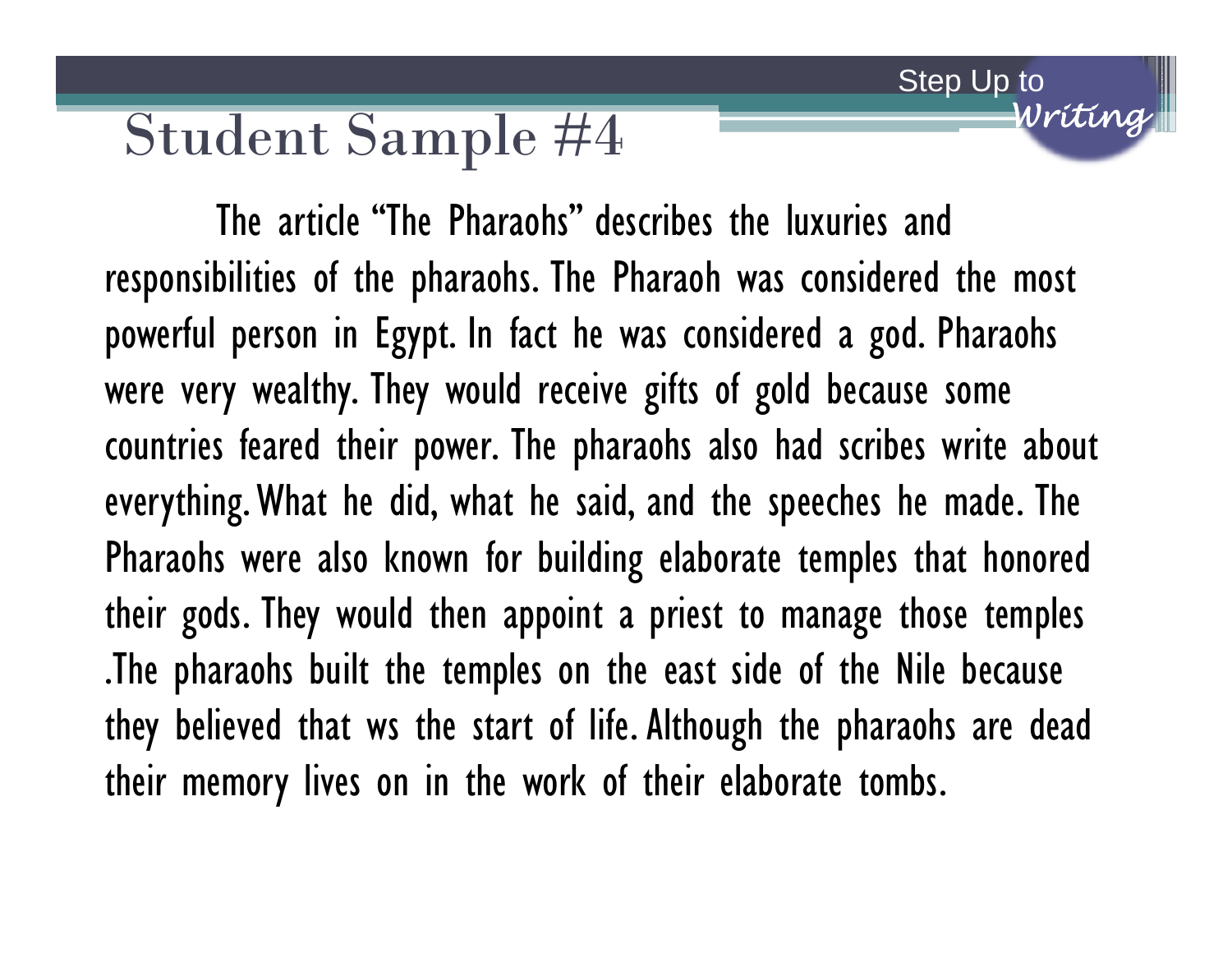Step Up to<br>Writing

# Assessing Sample #4

|  |              | <b>Below Basic (D)</b>                                                                                                                                                                    | Basic (C)                                                                                                                                       | Proficient (B)                                                                                                                                                                         | Advanced (A)                                                                                                                                                                                                                                               | Score |
|--|--------------|-------------------------------------------------------------------------------------------------------------------------------------------------------------------------------------------|-------------------------------------------------------------------------------------------------------------------------------------------------|----------------------------------------------------------------------------------------------------------------------------------------------------------------------------------------|------------------------------------------------------------------------------------------------------------------------------------------------------------------------------------------------------------------------------------------------------------|-------|
|  |              | Little or no attempt a a plan                                                                                                                                                             | Attempts a plan; plan sketchy                                                                                                                   | Clear Flan                                                                                                                                                                             | Thorough Flan with useful details                                                                                                                                                                                                                          |       |
|  |              | no summary topic sentence;<br>unclear topic sentence                                                                                                                                      | attempts a summary topic.<br>sentence                                                                                                           | A clear topic sentence<br>with title and summary<br>verb                                                                                                                               | A Strong topic sentence; well<br>written with a definite purpose                                                                                                                                                                                           |       |
|  | Organization | No facts or random facts                                                                                                                                                                  | Some facts; not well<br>organized                                                                                                               | Several facts; organized,<br>make sense                                                                                                                                                | Several facts well organized to<br>make a point                                                                                                                                                                                                            | B     |
|  |              | No sequencing sentences do not<br>make sense                                                                                                                                              | ome sequencing; sentences<br>need to be developed                                                                                               | Good sequencing<br>sentences connect to one<br>another                                                                                                                                 | Strong, logical sequencing                                                                                                                                                                                                                                 |       |
|  |              | Information is confusing or too<br>much unnecessary detail                                                                                                                                | Information sometimes<br>repeated or unclear                                                                                                    | All information is clear<br>and relates to the topic<br>sentence                                                                                                                       | Quality & quantity of<br>information show obvious<br>attempt to support thetonic.<br>sentence                                                                                                                                                              | B     |
|  | Content      | Sentence have no clear<br>connection to the topic sentence<br>Content shows little or no                                                                                                  | some facts support the topic<br>sentence<br>content shows some.<br>comprehension of the text                                                    | facts sequenced and<br>explained well; cleady<br>support the topic sentence<br>content shows                                                                                           | Facts are sequenced and<br>presented quite well, with<br>confidence and skill<br>Content shows in-depth                                                                                                                                                    |       |
|  | <b>Style</b> | comprehension of the text<br>Many fragments & /or nin-on<br>sentences; several short, choppy<br>sentences<br>repeated words or phrases; many<br>words use incorrectly<br>no clear purpose | Mostly simple sentences or<br>sentences that begin the<br>same way<br>basic words and descriptions<br>fits the purpose but needs<br>development | comprehension of ext<br>Different sentences<br>structures; variety in the<br>familiar/ordinary words;<br>descriptive words use<br>effectively<br>style, tone, and voice fit<br>purpose | understanding of the text<br>A variety of simple, compound,<br>and complex sentences<br>rich words & content mocab.<br>engage reader<br>style, tone, and voice accurately<br>fit purpose; specific words and<br>sentence structures enhance the<br>purpose | B     |
|  | e<br>Gr      | Many errors in CUPS; no sense<br>of paragraphing<br>shows lack of language skill<br>not readable                                                                                          | Some errors CUPS; some<br>sense of paragraphing<br>some problems with larguage<br>not reat; still readable                                      | Few errors in CUPS;<br>accurate paragraphing<br>correct use of language<br>neat readable                                                                                               | Minimal errors in CUPS<br>skilled use of language<br>exceptionally neat                                                                                                                                                                                    | B     |
|  |              |                                                                                                                                                                                           |                                                                                                                                                 |                                                                                                                                                                                        | <b>Total Score</b>                                                                                                                                                                                                                                         | B     |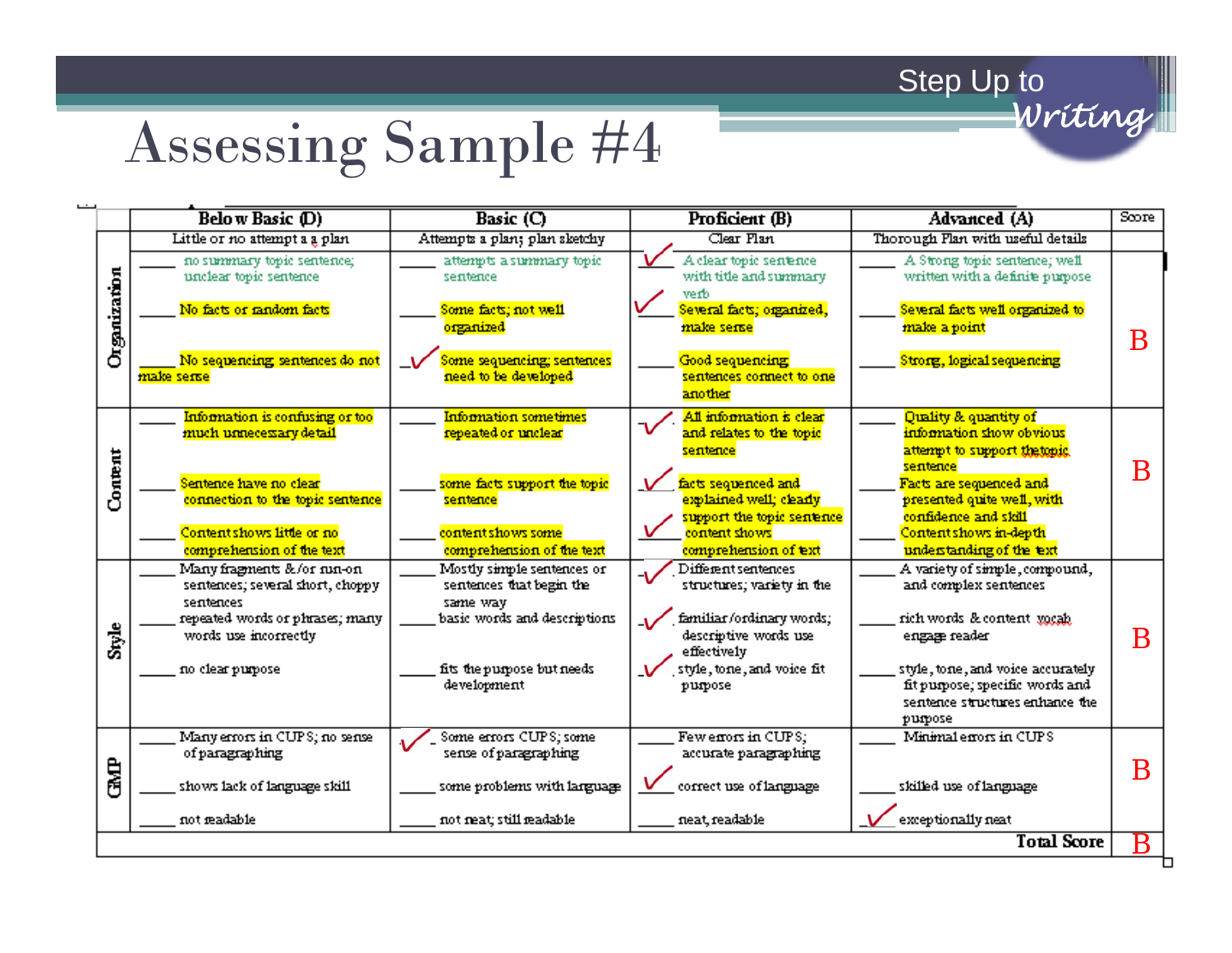#### Adaptations for Non-ELA Classrooms

• Eliminate focus areas of style and GMP

Step Up to

*Writing*

• Just assess organization and content

|              | <b>Below Basic (D)</b>                                      | Basic (C)                                          | Proficient (B)                                                               | Advanced (A)                                                                                  | Score |
|--------------|-------------------------------------------------------------|----------------------------------------------------|------------------------------------------------------------------------------|-----------------------------------------------------------------------------------------------|-------|
|              | Little or no attempt a g plan                               | Attempts a plan; plan sketchy                      | Clear Flan                                                                   | Thorough Flan with useful details                                                             |       |
|              | no summary topic sentence;<br>unclear topic sentence.       | attempts a summary topic.<br>sentence              | A clear topic sentence<br>with title and summary                             | A Strong topic sentence; well<br>written with a definite purpose                              |       |
| Organization | No facts or random facts                                    | Some facts; not well<br>organized                  | verb<br>Several facts; organized,<br>make serse                              | Several facts well organized to<br>make a point                                               |       |
|              | No sequencing sentences do not<br>make serse                | Some sequencing; sentences<br>need to be developed | Good sequencing<br>sentences connect to one<br>another                       | Strong, logical sequencing                                                                    |       |
|              | Information is confusing or too<br>much unnecessary detail. | Information sometimes<br>repeated or unclear       | All information is clear<br>and relates to the topic<br>sentence             | Quality & quantity of<br>information show obvious<br>attempt to support thetopic.<br>sentence |       |
| Content      | Sentence have no clear<br>connection to the topic sentence  | some facts support the topic<br>sentence           | facts sequenced and<br>explained well; clearly<br>support the topic sentence | Facts are sequenced and<br>presented quite well, with<br>confidence and skill.                |       |
|              | Content shows little or no<br>comprehension of the text     | content shows some<br>comprehension of the text    | content shows<br>comprehension of text                                       | Content shows in-depth<br>understanding of the text                                           |       |
|              | Many fragments & for mn.on.                                 | Mostly simula sentences or                         | Different sentences.                                                         | A registrafsimple compared                                                                    |       |